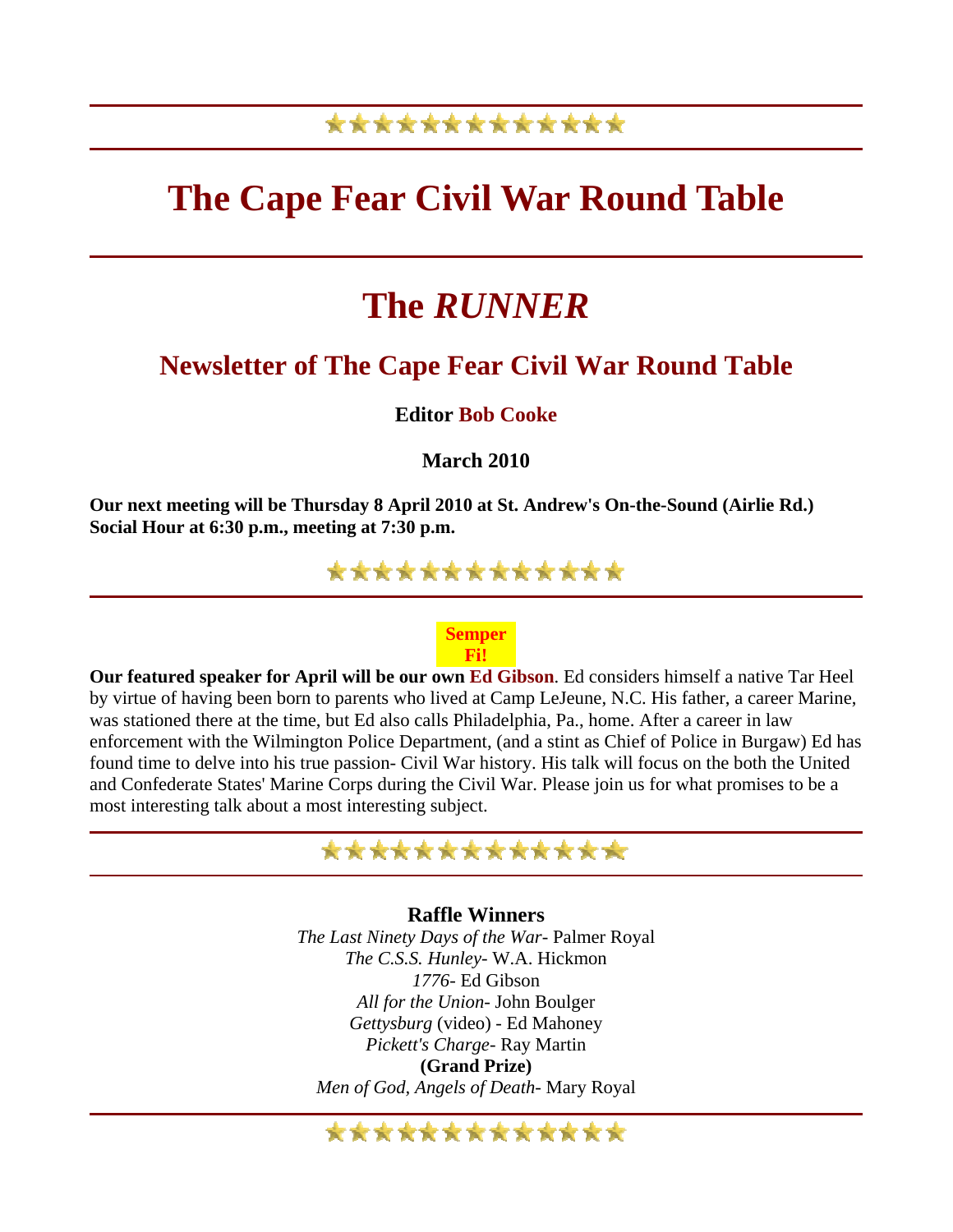(Colonel) Jack M. Black Jack Travis (National Civil War Artillery Association)



#### **Gettysburg and "The King of Battle" !**

That might have well been the title of member **Jack Travis's** t alk on artillery at that decisive battle in July 1863. Taking us back to the "why" of Gettysburg (lack of food), Colonel "Black Jack" Travis (*his rank denotes his stature among re-enactors*), began his talk about the movement by Lee's army northward. With a train stretching some ten miles long, horses, mules and oxen dragged Lee's artillery towards that fateful meeting. Comm anded by General William Nelson Pendelton, the artillery arm of the Army of Northern Virginia was already somewhat hamstrung b y that officer. Described as "less than effective…whi le serving as chief artillerist" for Lee, Jack admitted that Pendelton's alte r ego, U.S.A. commander, General Henry Hunt, was the better artillerist. Indeed, it has been written that "Hunt was the driving force in welding the Army of the Potomac's artillery into a superb organization.

As events unfolded on the battlefield, discrepancies in the Confederate arm began to take a toll. In addition to a lack of shot and shell, many of the Confederate guns were captured U.S cannon. These guns, as Jack told us, were a "mixed bag" of different calibers, requiring a multitude of ammunition, whereas, Hunt had only one type of gun in each section. The hot July weather began to wear down men on both sides, even as there was much work left to be done- casualties to be replaced, guns to be cleaned and ammunition to be loaded; various parts of damaged cannons had to be replaced by wagonmounted portable forges. The U.S. forces were able to replace worn-out gun tubes; Confederates could not. Even the lack of sleep, according to Jack, played a major role in the battle.

Describing the failed attack on Cemetery Ridge, Jack noted that smoke over the battlefield, made it hard to locate targets, while Confederates, firing uphill towards the ridge, were thought to be overshooting their quarry. Jack informed the group that the powder being used was the likely culprit: when the Southerners use captured U.S. gunpowder, their fuses fail to detonate properly, causing the shells to explode beyond the hill. A further fiasco occurred when Pendelton ordered nine guns and their ammunition train moved back to safety. As he had not notified E. Porter Alexander, commanding the First Corps artillery which was supporting the attack, that general could not locate the guns when they were needed. When Pickett's Charge came, Hunt had an additional eighteen guns rolled into position to repel the attackers. At Appomattox, recognizing who was the better artillerist, General Henry Hunt would not speak to Pendleton, but rather went to talk with General Alexander.